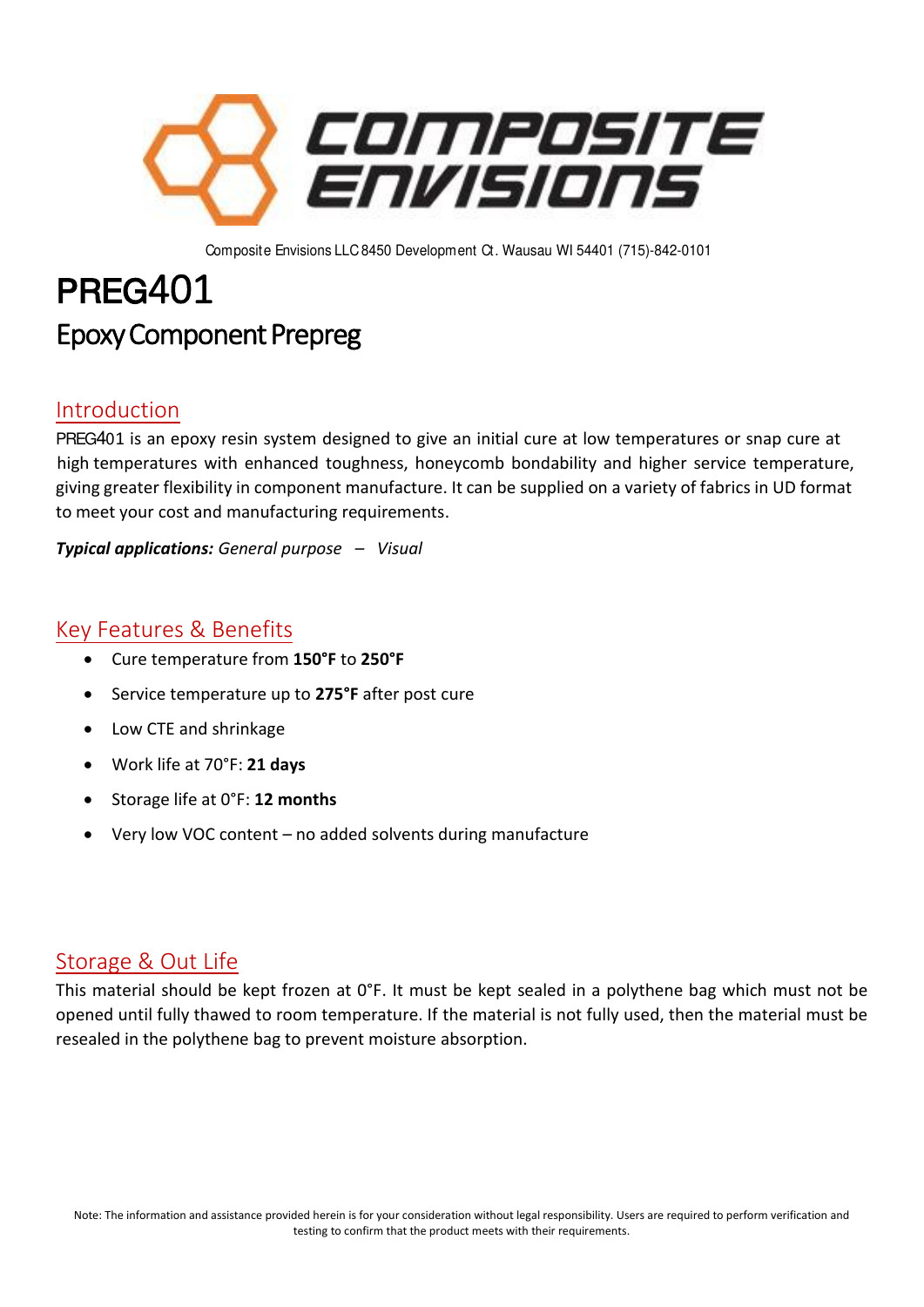

#### Mechanical Properties

*Tests performed on VTC401-C200T-T300-2X2T-3K-42%RW laminates* 

| <b>Test</b>                        | <b>Results</b>              |      |            | <b>Standard</b>        |
|------------------------------------|-----------------------------|------|------------|------------------------|
| Compression                        | Compressive strength        | 631  | <b>MPa</b> | BS EN ISO 14126 : 1999 |
| <b>Tension</b>                     | Tensile strength            | 573  | <b>MPa</b> | BS EN ISO 527-4 : 1997 |
|                                    | Tensile modulus             | 52.7 | <b>GPa</b> |                        |
| <b>Flexure</b>                     | Flexural strength           | 863  | <b>MPa</b> | BS EN ISO 14125 : 1998 |
|                                    | Flexural modulus            | 51.7 | <b>GPa</b> |                        |
|                                    | Strain to failure           | 1.7  | %          |                        |
| <b>Interlaminar Shear Strength</b> | Interlaminar shear strength | 74.0 | <b>MPa</b> | BS EN 2563 : 1997      |
| <b>DMA</b>                         | Tg - Storage Modulus Onset  | 290  | °F         | AITM 1-0003 Issue 3    |
|                                    | Tg – Tan δ Peak             | 305  | °F         |                        |

*Mechanical testing carried out at 80°F, 50±5% RH. All mechanical tests were completed independently by UKAS approved organisations. Complete tests reports can be supplied independently upon request. All figures are actual test results and haven't been normalised.* 

## Cure Cycles & performances

| Cure            |           |    | <b>Initial Min Cure</b> | Tg              |
|-----------------|-----------|----|-------------------------|-----------------|
| $150^{\circ}$ F | (minimum) |    | 16 hours                | $160^{\circ}$ F |
| $175^{\circ}$ F |           | 4  | hours                   | 185°F           |
| $210^{\circ}$ F |           | 1  | hour                    | $220^\circ F$   |
| $250^{\circ}$ F | (maximum) | 45 | minutes                 | $260^{\circ}$ F |
| $275^{\circ}F$  | Post-cure |    | hours                   | 285°F           |
|                 |           |    |                         |                 |

• Curing Schedule is meant to be a guide only and is subject to local conditions.

• To avoid exotherm particular care must be taken with thick laminates. Ramp rates must not exceed **5°F** per minute during **initial cure**. Ramp rates must not exceed **1°F** per minute during **post cure** (free standing).

| Volatile content         | $< 1.0\%$ |
|--------------------------|-----------|
| Fibre volume fraction    | 50 to 60% |
| Voidage (autoclave cure) | $< 1.0\%$ |